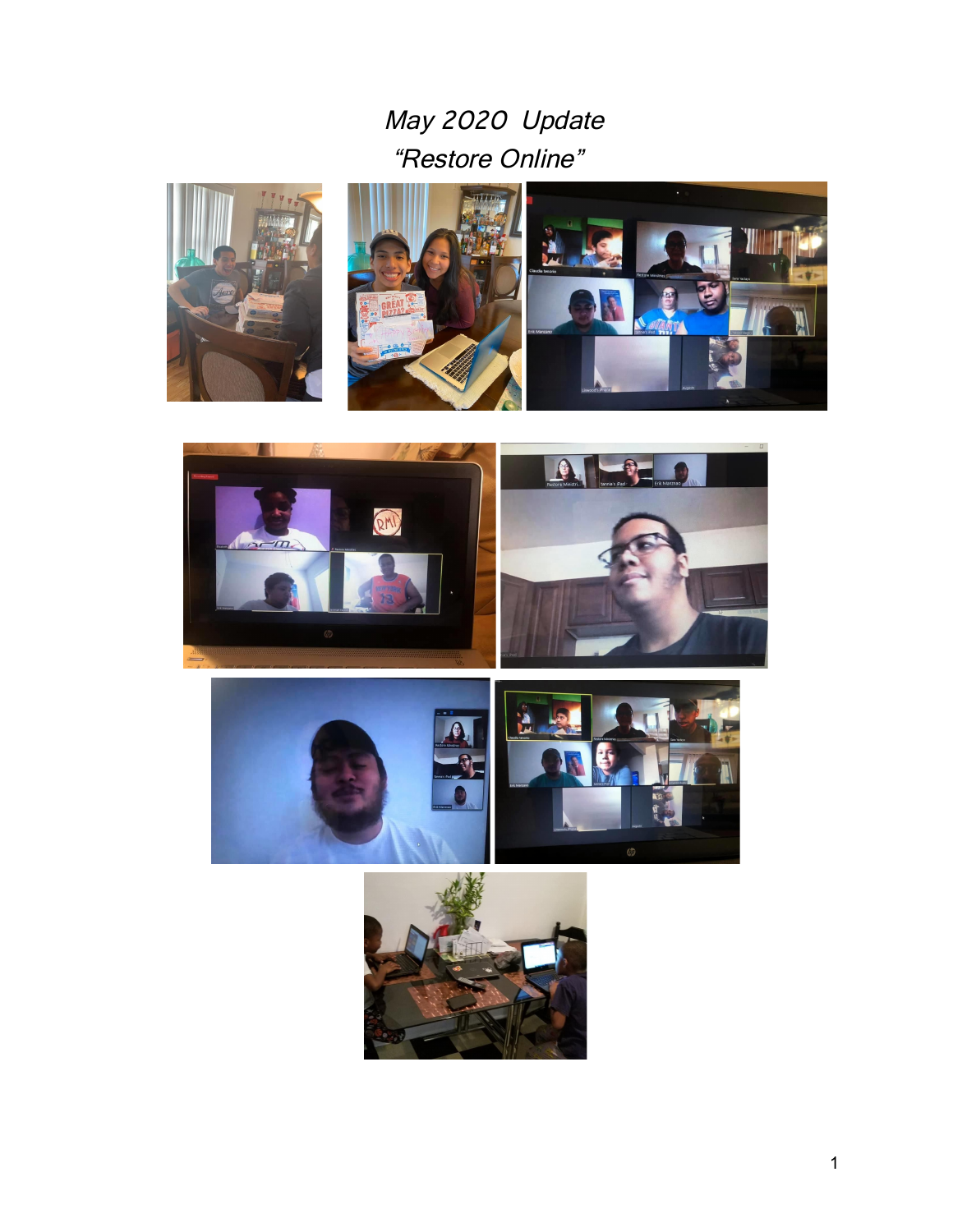**Virtual Party:** Restore's donors and supporters are wonderful! Your giving made it possible to celebrate March and April birthdays. Ximena coordinated with parents a surprise party for five birthday students. Pizza, soda and brownies were delivered to the homes. The rest of us went virtual and offered congratulations, cheers and sang happy birthday to all five at the same time. **SAT results:** Congratulations to our three juniors and one senior who took the SAT

examination. Thank you Phillip66 corporate volunteer, Michael Scott Moore, for providing the SAT tutoring. Juan and Isaiah scored within the 57th percentile rank. I'm still waiting to hear from the other two students. Ximena is setting up the next SAT tutoring sessions but this time it will be virtual and with Erik, our Union County College work-study student. We pray that our juniors will take advantage of the tutoring. The next SAT test is in August.

**Increased online attendance:** Ninety percent of our parents signed up their children for the Restore online activities. We are using the Remind program and Zoom to communicate and conference with the Restore families. In addition to the birthday party, you are sponsoring a weekly get up and move exercise sessions, weekly check in with Mr. Bagby and the virtual field trips. Friday's field trip was to the National Parks. The students enjoyed it! Ximena is working with Erik and our high school peer leaders to plan a movie night and our recognition of our third marking period honor students.

**Personal touch:** Going digital has not hindered your ability to touch base with students in meaningful ways. Once a week I basically chat with everyone to check in on how they are doing with their school work and give an insight for the week. April's assignment was to fill out and hand in a three question survey on happiness. I attached to you May's letter for our students that have the results of the survey.

I was able to follow up on one of the students, Jonah (name changed). His Mother called me after the my Zoom meeting to say that Jonah was thinking about his Sunday School teacher who passed sometime ago. He was crying and very upset. I called him, listened and had a good conversation about how good it is to remember people even if it makes you sad. Remembering keeps that person alive in our minds and hearts and that is good.

Later on Jonah attended the virtual field trip to the National Parks, he told Ximena about our conversation and that he was okay and had fun!

**Meeting expenses:** Thank you for coming by Ximena and my side to help continue our outreach to Restore members and their families. Many of you have already switched over to online giving. Some are sending their donations to my temporary dwelling (my Mom's house) during the State's shelter in place. Your faithfulness enabled me to meet our April obligations. It's kinda exciting to see your check come in the mail or to know that you are now giving online donations. You made it possible to facilitate the transition to digital and virtual services. Most importantly, without you, I cannot met April's and future payrolls. Keeping Ximena full time has become even more critical to the success of "Restore Online." I am working full time and caring for my family at my Mom's house which takes up most of my time when I am not working. Ximena's role in Restore has become increasingly valuable and important. So thank you for making Restore a priority in your charitable giving.